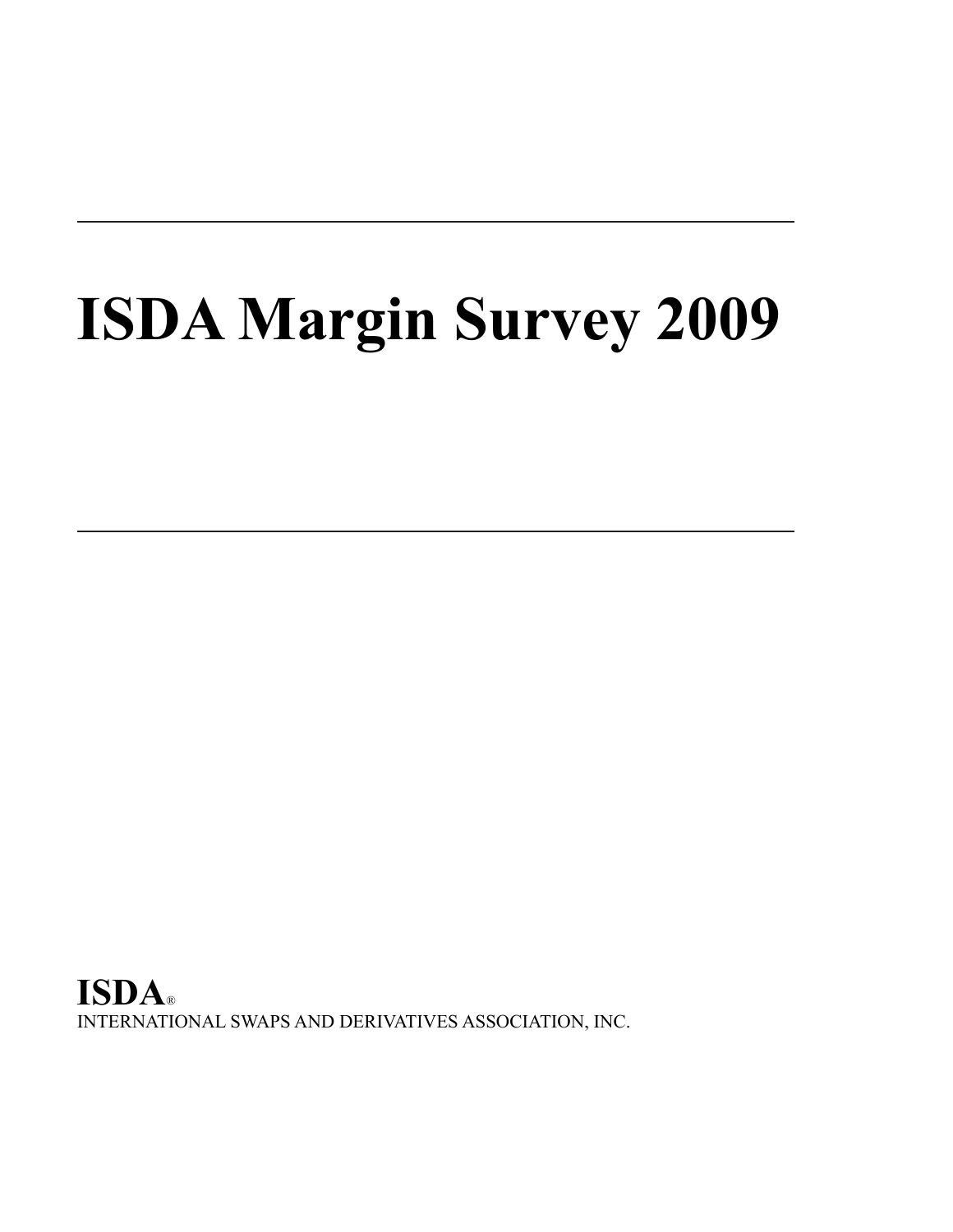# **INTERNATIONAL SWAPS AND DERIVATIVES ASSOCIATION**

The International Swaps and Derivatives Association, Inc. (ISDA) is among the world's largest global financial trade associations representing professional market participants in privately negotiated derivative transactions. Privately negotiated derivative transactions include interest rate, currency, equity, commodity and credit swaps, options, and forward transactions, as well as related products comprising forward rate agreements, caps, floors, collars, and swaptions.

ISDA, chartered in 1985, numbers over 820 members in 57 countries on six continents. Its members include most of the world's major commercial, universal and investment banks as well as other companies and institutions active in swaps and other privately negotiated derivatives transactions.

**Copyright © 2009 by International Swaps and Derivatives Association, Inc.** All rights reserved. Brief 9xcerpts may be reproduced or translated provided the source is stated.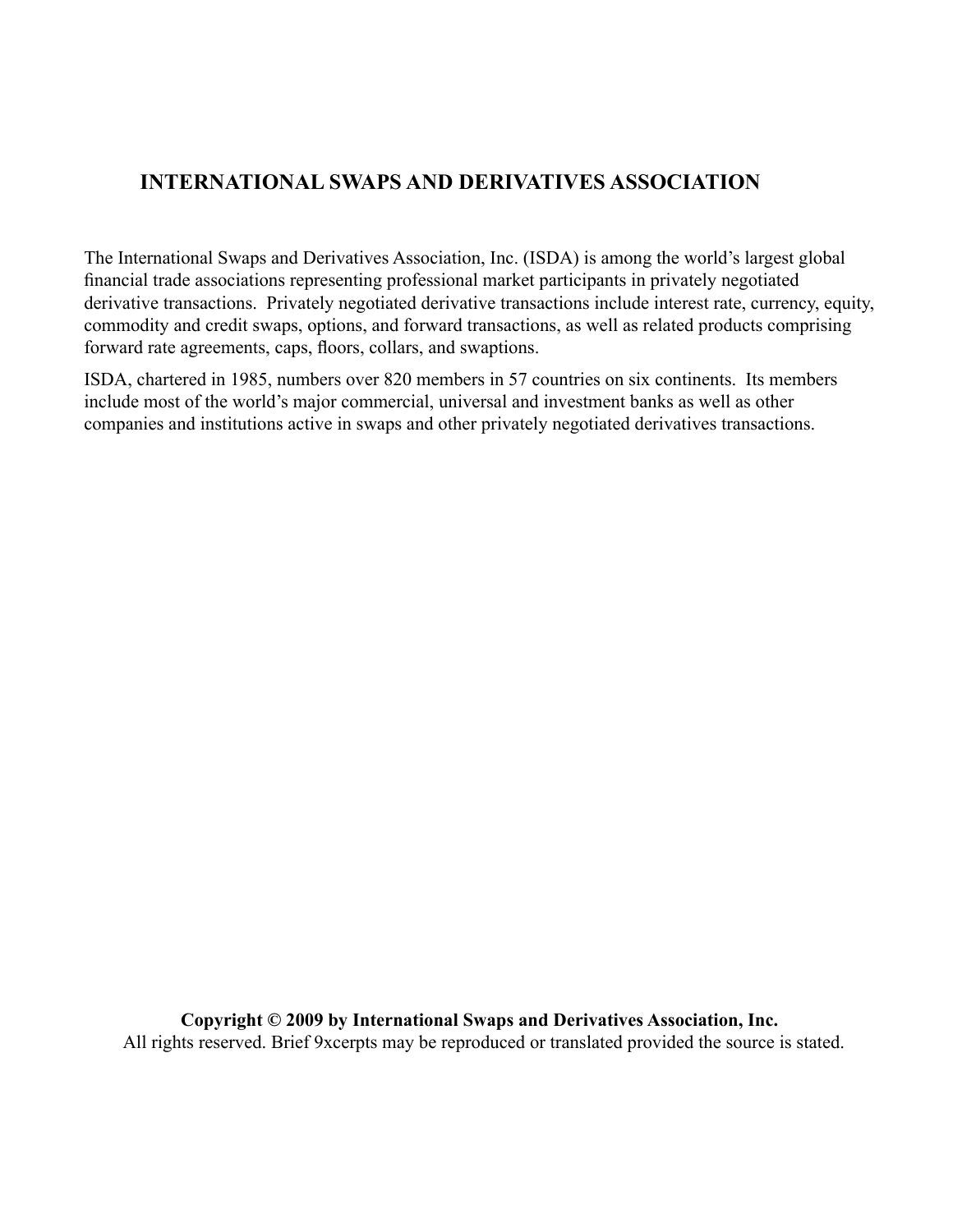# **1. Introduction**

ISDA conducted its first survey of collateral use in the over-the-counter derivatives industry in 2000. Since that time, the reported number of collateral agreements in place has grown from about 12,000 to almost 151,000, while the estimated amount of collateral in circulation has grown from about \$200 billion to almost \$4 trillion. In addition, there has been a continuing trend toward increased collateral coverage, in terms of both number of trades and amount of credit exposure.

|                  | Table 1.1 Profile of firms responding to 2009 ISDA Margin Survey |  |  |
|------------------|------------------------------------------------------------------|--|--|
| Numbers of firms |                                                                  |  |  |

| Size class | Number of  | 2009 | 2008 | 2007 2006 2005 2004 2003 2002 2001 |    |     |    |    |    |    |
|------------|------------|------|------|------------------------------------|----|-----|----|----|----|----|
|            | agreements |      |      |                                    |    |     |    |    |    |    |
| Large      | >1000      | 20   | 20   | 18                                 | 18 | 19  | 16 | 14 | 14 |    |
| Medium     | 51-1000    | 25   | 36   | 40                                 | 43 | 33  | 33 | 27 | 25 | 16 |
| Small      | $0-50$     | 22   | 51   | 39                                 | 52 | 57  | 48 | 32 | 32 |    |
| Total      |            |      |      |                                    |    | 109 | 97 | 73 |    | 43 |

A total of 67 ISDA member firms responded to the 2009 Margin Survey; Appendix 1 lists the respondents. Table 1.1 shows some sample characteristics. The Survey classifies respondents into three size groups based on the number of collateral agreements executed. The threshold for classification as a large program continues to be 1,000 agreements; under this criterion, 20 firms are classified as large.

Table 1.2 classifies respondents according to firm or entity type.

#### **Table 1.2 Type of entity responding to 2009 ISDA Margin Survey**

| Type                        | Number |
|-----------------------------|--------|
| Bank/Broker-dealer          |        |
| Government agency           |        |
| Government-sponsored entity |        |
| Insurer                     |        |
| Pension fund                |        |
| Others                      |        |
| <b>Total</b>                |        |

The 2009 Survey refers to respondents' collateral management functions as of December 31, 2008. All amounts are in U.S. dollars. As with all ISDA surveys, access to firm responses is strictly limited to selected ISDA staff and the data are not shared with the employee of any ISDA member firm or any other outside party.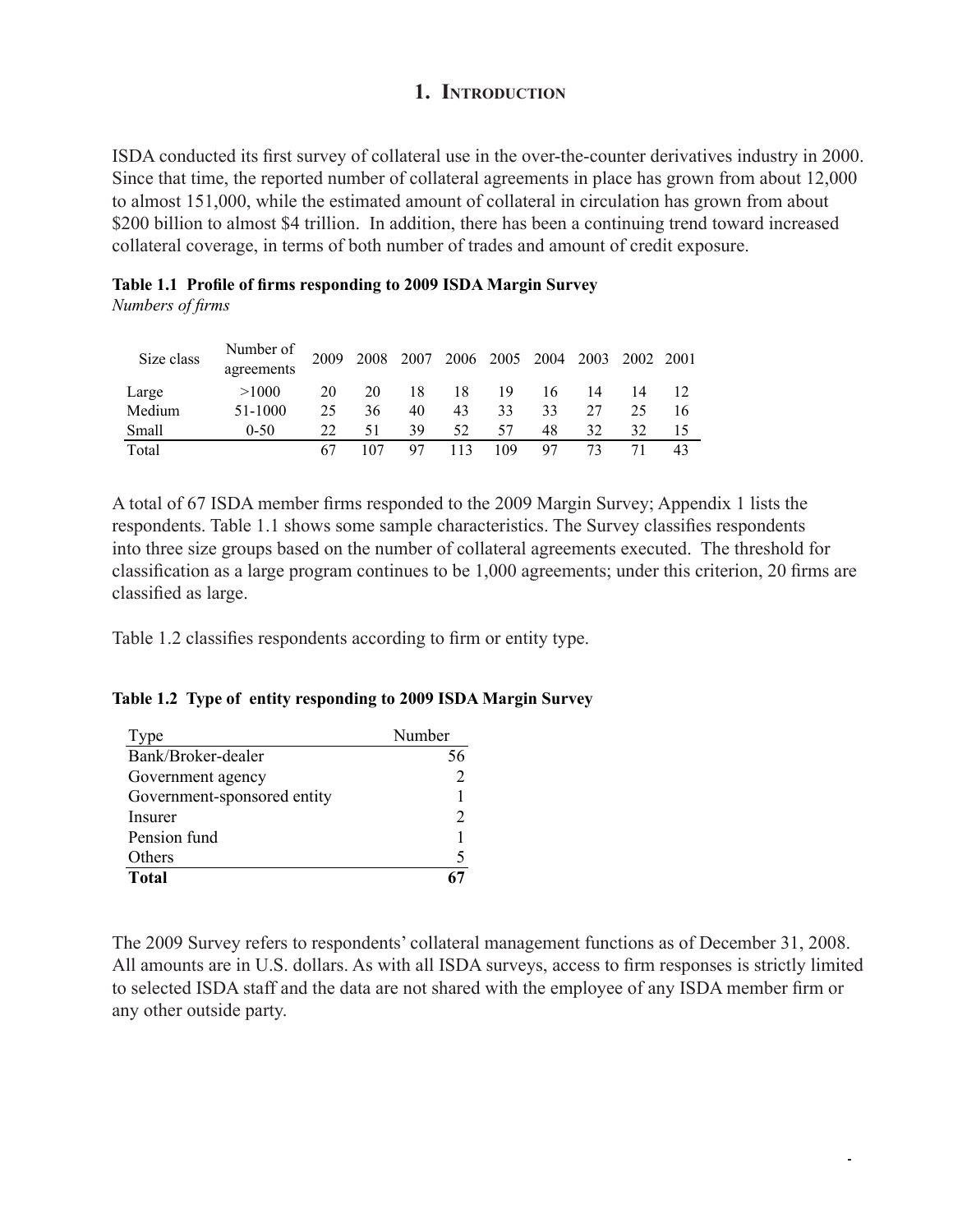# **2. Summary**

- 1. ISDA estimates that the amount collateral used in connection with over-the-counter derivatives transactions grew from \$2.1 to almost \$4.0 trillion during 2008, a growth rate of 86 percent, following 60 percent grow in 2007.
- 2. The number of reported collateral agreements in place grew to almost 151,000, of which about 87 percent are ISDA agreements. Among firms that responded last year as well as this year, collateral agreements grew by nine percent. Respondents forecast further growth of 26 percent during 2009.
- 3. Collateral coverage continues to grow, both in terms of trade volume subject to collateral agreements and of credit exposure covered by collateral. This reflects a long-term trend toward increased collateral coverage. For all OTC derivatives, 65 percent of trades are subject to collateral agreements, compared with 63 percent last year and 30 percent in 2003. Further, 66 percent of OTC derivative credit exposure is now covered by collateral compared with 65 percent last year and 29 percent in 2003.
- 4. Cash continues to grow in importance among most firms, and now stands at almost 84 percent of collateral received and 83 percent of collateral delivered. The use of government securities as collateral also grew last year. The increase in cash and government securities was balanced by a decline in the use of other forms of collateral such as corporate bonds and equities.
- 5. Approximately 93 percent of collateral received is held by the 20 firms that make up the large sample, and about 89 percent of collateral delivered comes from this sample.
- 6. Collateralized counterparties of large firms are about evenly divided between hedge funds and institutional investors, together totaling about 50 percent. Among small firms, banks and securities firms make up 90 percent of counterparties subject to collateral agreements.
- 7. Portfolio reconciliation, which is the verification of the existence of all outstanding trades and comparison of their principal economic terms, is considered good market practice. Approximately 55 percent of respondents state that they engage in some form of systematic portfolio reconciliation. Approximately 31 percent reconcile on a daily basis, while about nine percent reconcile weekly and six percent monthly. Another nine percent reconcile in response to disputes that arise in such matters as valuation. Nine percent of respondents stated they performed ad hoc reconciliations as needed.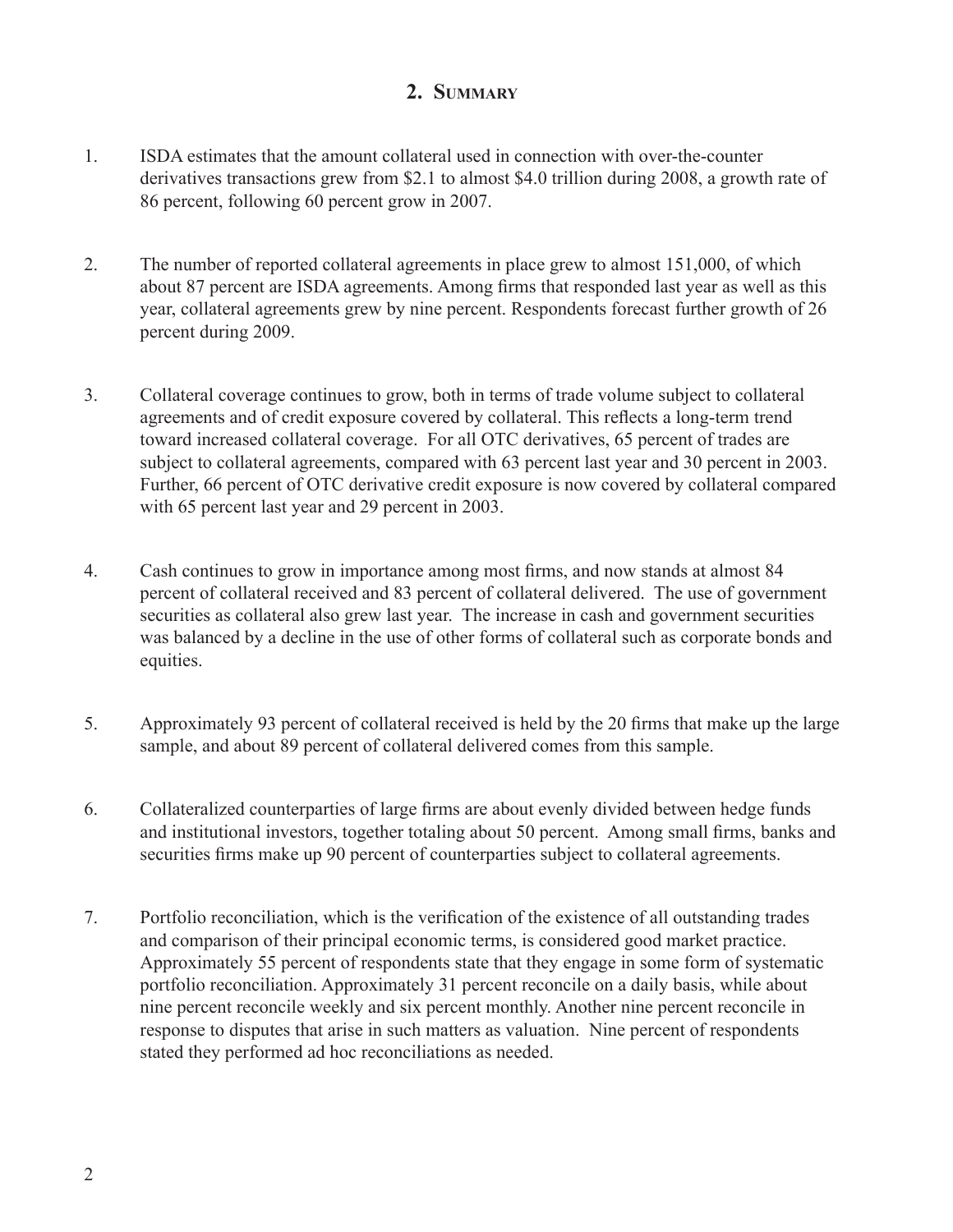# **3. Collateral assets**

#### 3.1 Volume of collateral used in market

The estimated amount of collateral in use at the end of 2008 was approximately \$4.0 trillion, reflecting a compound annual growth rate of 72 percent from 2006 through the end of 2008 (see Chart 3.1). During 2008 alone collateral in use grew 86 percent. Approximately 90 percent of total collateral—93 percent of collateral received and 89 percent of collateral delivered—was reported by the 20 largest firms in the sample.

The growth in collateral over the past two years is in marked contrast to that of 2006-07 period, during which estimated collateral remained essentially flat. The \$4.0 trillion estimate is based on a total reported collateral amount of about \$2.6 trillion; the estimation procedure is described in Appendix 2. The increase in collateral, both received and delivered, was relatively uniform across the sample and not concentrated in a few responding firms. Split between collateral received and delivered was relatively uniform across the sample and not concentrated among a few responding firms.



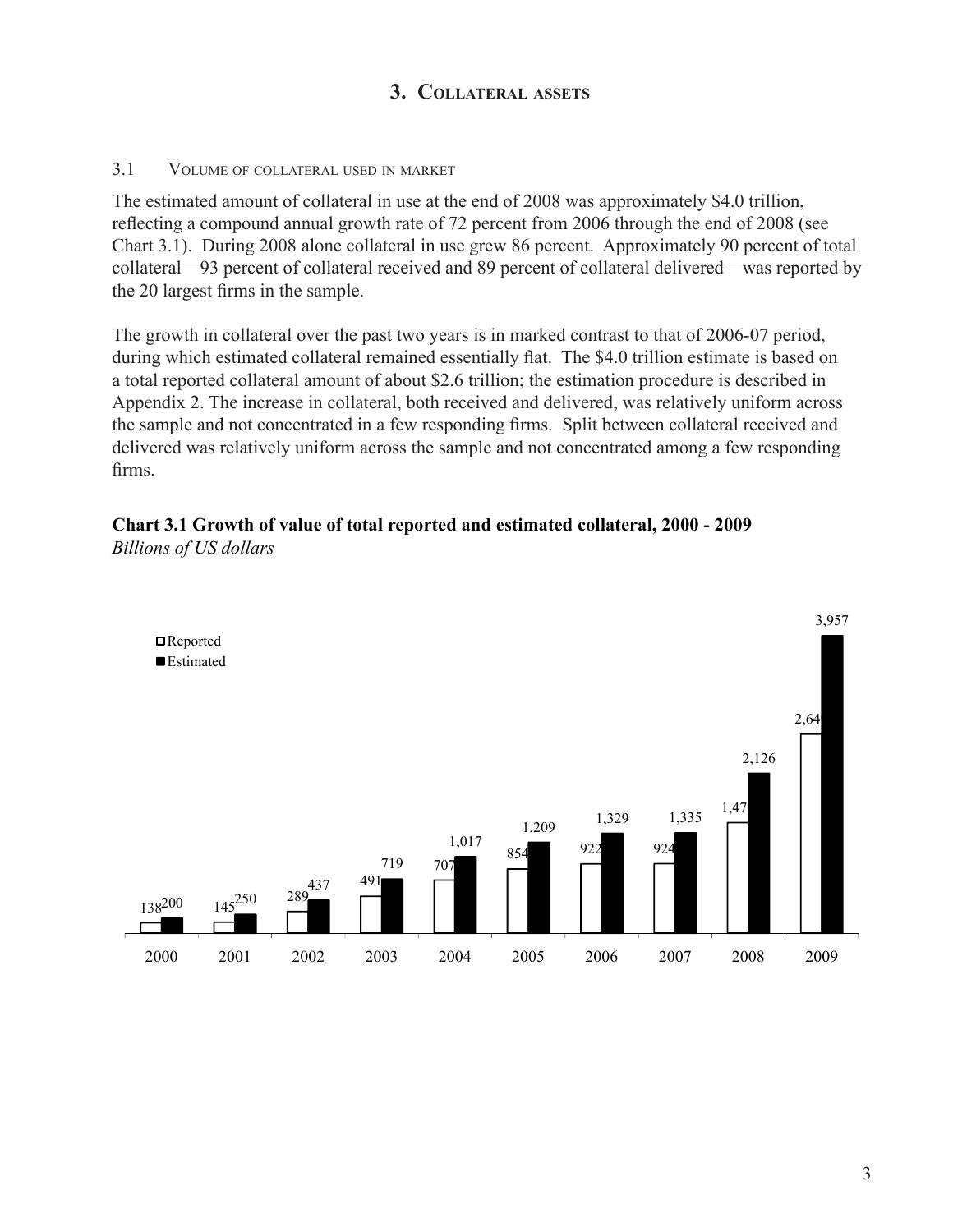Table 3.1 shows the breakdown of reported collateral by asset category. The results reflect a continuation of the gradual trend toward increased use of cash collateral. This year's results show that the use of both cash and government securities as collateral grew relative to other instruments such as corporate bonds and equities.

|                         |                         | Collateral<br><b>Received</b> | Percent | Collateral<br><b>Delivered</b> | Percent |
|-------------------------|-------------------------|-------------------------------|---------|--------------------------------|---------|
|                         | <b>USD</b>              | 718,507                       | 49.4    | 597,418                        | 50.0    |
|                         | <b>EUR</b>              | 428,899                       | 29.5    | 311,267                        | 26.1    |
| Cash                    | <b>GBP</b>              | 32,605                        | 2.2     | 39,266                         | 3.3     |
|                         | <b>JPY</b>              | 25,799                        | 1.8     | 28,537                         | 2.4     |
|                         | Other                   | 8,800                         | 0.6     | 8,626                          | 0.7     |
| Subtotal                |                         | 1,214,610                     | 83.5    | 985,114                        | 82.5    |
|                         | <b>United States</b>    | 58,246                        | 4.0     | 73,540                         | 6.2     |
| Government              | European Union          | 30,854                        | 2.1     | 64,689                         | 5.4     |
| Securities              | <b>United Kingdom</b>   | 6,233                         | 0.4     | 17,473                         | 1.5     |
|                         | Japan                   | 25,210                        | 1.7     | 20,197                         | 1.7     |
|                         | Other                   | 10,316                        | 0.7     | 4,014                          | 0.3     |
| <b>Subtotal</b>         |                         | 130,858                       | 9.0     | 179,913                        | 15.1    |
|                         | Govt. agency securities | 32,074                        | 2.2     | 13,298                         | 1.1     |
|                         | Supranational bonds     | 3,173                         | 0.2     | 251                            | 0.0     |
|                         | Covered bonds           | 1,297                         | 0.1     | 429                            | 0.0     |
| Others                  | Corporate bonds         | 22,151                        | 1.5     | 6,455                          | 0.5     |
|                         | Letters of credit       | 15,315                        | 1.1     | 200                            | 0.0     |
|                         | Equities                | 19,269                        | 1.3     | 1,014                          | 0.1     |
|                         | Metals and commodities  | 743                           | 0.1     | $\boldsymbol{0}$               | 0.0     |
|                         | Other                   | 15,633                        | 1.1     | 7,178                          | 0.6     |
| <b>Subtotal</b>         |                         | 109,655                       | 7.5     | 28,824                         | 2.4     |
| <b>Total collateral</b> |                         | 1,455,124                     |         | 1,193,851                      |         |
| <b>Grand</b> total      |                         |                               |         | 2,648,975                      |         |

#### **Table 3.1 Value of collateral received and delivered by respondents**

*By type, millions of US dollars*

Table 3.2 shows percentage composition of collateral received and delivered by program size. These data show that the move toward cash collateral and government securities is shared by both large and medium firms. The small firm category shows a marked increase in the use of cash for collateral delivered at the expense of both government securities and other instruments, particularly corporate bonds and equities. Year-to-year changes in collateral types for small companies tend to vary more for the group of small firms in the sample than for that of the large and medium groups in part because of the relatively small size of the sample, but this movement may also reflect a response to the unusual financial market volatility experienced last year.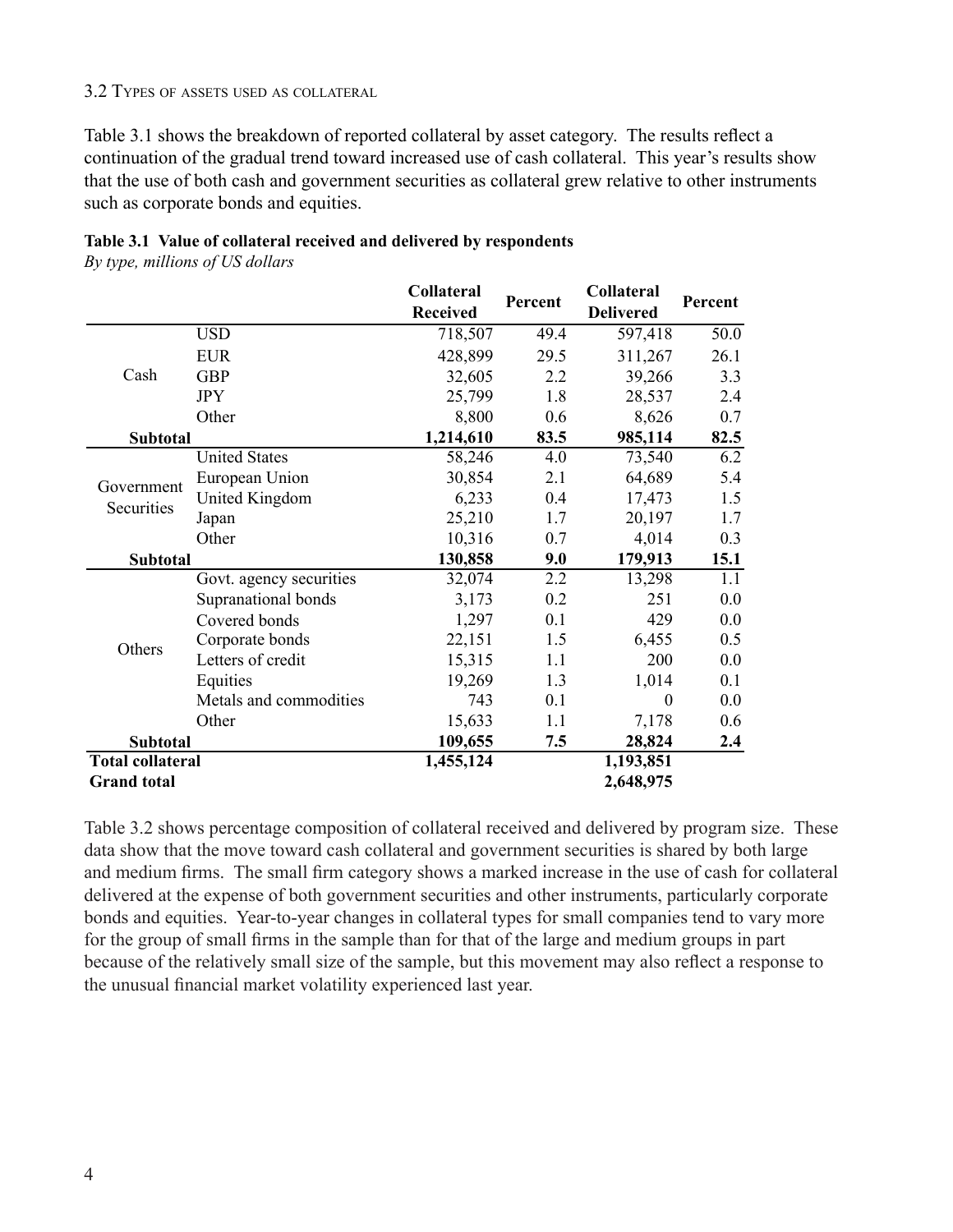|            |                        | <b>Collateral Received</b> |        |              | <b>Collateral Delivered</b> |        |              |  |
|------------|------------------------|----------------------------|--------|--------------|-----------------------------|--------|--------------|--|
|            |                        | Large                      | Medium | <b>Small</b> | Large                       | Medium | <b>Small</b> |  |
|            | <b>USD</b>             | 50.7                       | 39.2   | 29.3         | 52.3                        | 31.5   | 25.6         |  |
|            | <b>EUR</b>             | 29.1                       | 31.1   | 38.4         | 24.0                        | 42.6   | 47.7         |  |
| Cash       | <b>GBP</b>             | 2.3                        | 1.9    | 2.2          | 3.4                         | 0.5    | 9.6          |  |
|            | <b>JPY</b>             | 1.2                        | 4.5    | 13.8         | 1.8                         | 7.0    | 10.1         |  |
|            | Other                  | 0.4                        | 3.4    | 1.7          | 0.5                         | 2.4    | 3.1          |  |
|            | Subtotal               | 83.6                       | 80.0   | 85.4         | 82.1                        | 84.0   | 96.1         |  |
|            | <b>United States</b>   | 4.1                        | 4.0    | 2.3          | 6.3                         | 5.8    | 0.0          |  |
| Government | European Union         | 2.1                        | 1.2    | 3.2          | 5.9                         | 0.7    | 3.2          |  |
| Securities | UK                     | 0.5                        | 0.0    | 0.0          | 1.6                         | 0.0    | 0.0          |  |
|            | Japan                  | 1.2                        | 7.8    | 5.4          | 1.5                         | 3.6    | 0.6          |  |
|            | Other                  | 0.6                        | 2.6    | 0.0          | 0.1                         | 3.0    | 0.0          |  |
|            | Subtotal               | 8.5                        | 15.6   | 10.9         | 15.5                        | 13.2   | 3.8          |  |
|            | Agencies               | 2.3                        | 1.2    | 0.0          | 1.2                         | 1.0    | 0.0          |  |
|            | Supranationals         | 0.2                        | 0.0    | 2.5          | 0.0                         | 0.0    | 0.0          |  |
|            | <b>Covered Bonds</b>   | 0.1                        | 0.2    | 0.0          | 0.0                         | 0.3    | 0.0          |  |
| Other      | Corporate Bonds        | 1.6                        | 1.1    | 0.3          | 0.6                         | 0.0    | 0.0          |  |
|            | Letters of Credit      | 1.1                        | 0.2    | 0.0          | 0.0                         | 0.0    | 0.0          |  |
|            | Equities               | 1.4                        | 1.1    | 0.8          | 0.1                         | 0.0    | 0.0          |  |
|            | Metals and other comm. | 0.1                        | 0.0    | 0.0          | 0.0                         | 0.0    | 0.0          |  |
|            | Others                 | 1.1                        | 0.7    | 0.1          | 0.5                         | 1.5    | 0.1          |  |
|            | <b>Subtotal</b>        | 7.8                        | 4.4    | 3.7          | 2.4                         | 2.8    | 0.1          |  |

## **Table 3.2 Types of collateral received and delivered, by program size** *Percents*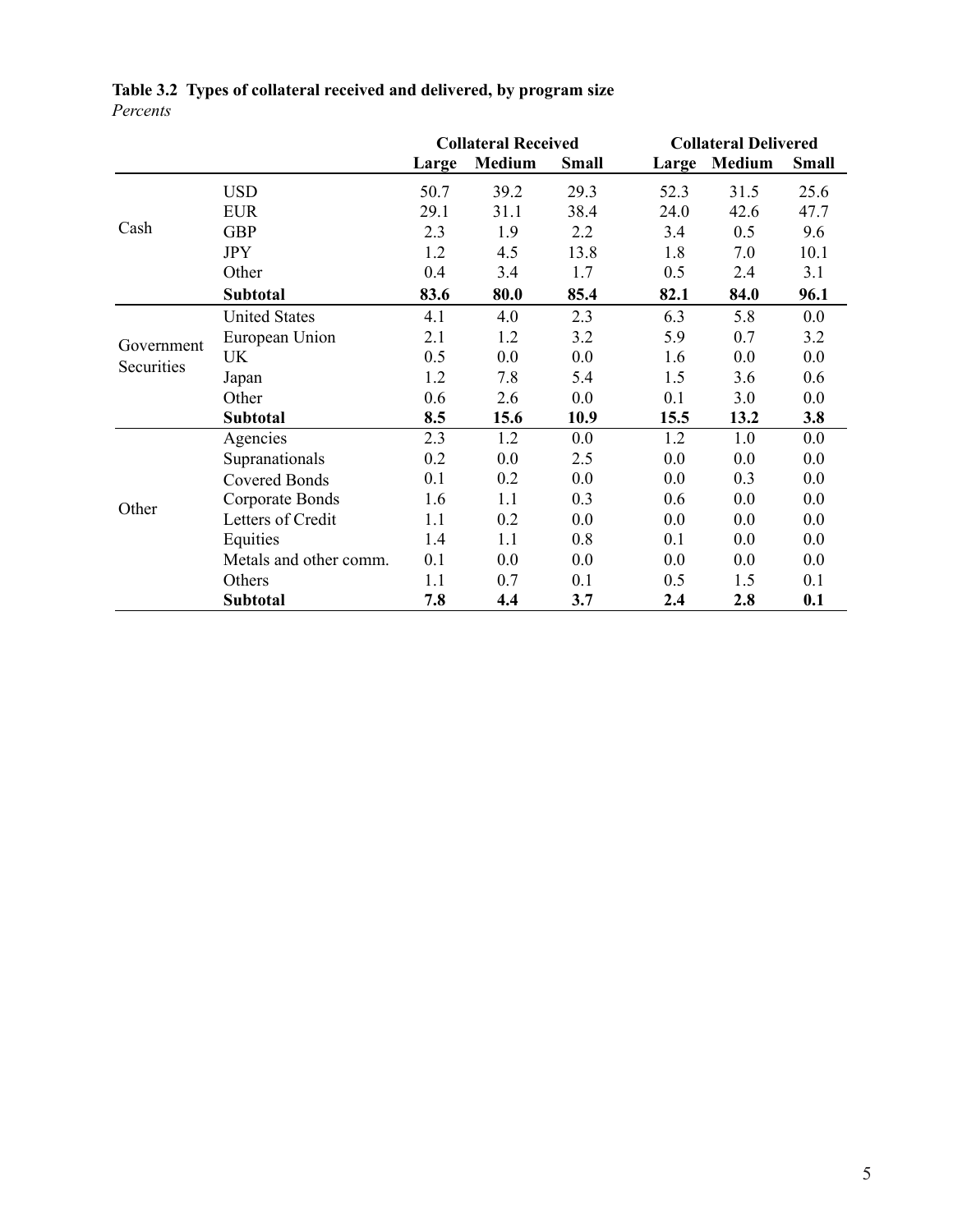# **4. Extent of collateral use**

#### 4.1 Number and types of collateral agreements

Respondents to the 2009 Margin Survey report 150,881 collateral agreements in place, compared with 149,322 in the 2007 Survey (Chart 4.1), a modest year-over-year increase. Adjusting for sample growth by restricting the sample to those firms that responded in both years, agreements grew nine percent, which is lower than the 24 percent growth predicted by respondents to last year's Survey. Respondents that provided a forecast this year expect new agreements to grow by 26 percent in 2009. Among firms with large programs, which are those firms with more than 1,000 collateral agreements in place, that responded both years collateral agreements grew by eight percent.



#### **Chart 4.1 Growth of collateral agreements reported by respondents, 2000-2009 Surveys**

The Survey also collects data on types of agreements used. Table 4.1 shows the relative use of the various agreements. (Note that the total number of agreements may be greater than the sum of the individual rows: this is because some firms reported only total number of agreements without further detail.) As in previous years, ISDA credit support documentation is the most frequent choice among practitioners at about 87 percent. Non-ISDA documents include bespoke margin agreements, long-form confirmations with collateral terms, master margining agreements, commodity-specific margining agreements, and jurisdiction specific agreements such as French AFB and German Rahmenvertrag. Respondents report that approximately 80 percent of their ISDA credit support agreements, and 75 percent of all agreements, are bilateral. This reflects the continuing trend toward bilateral agreements since 1998.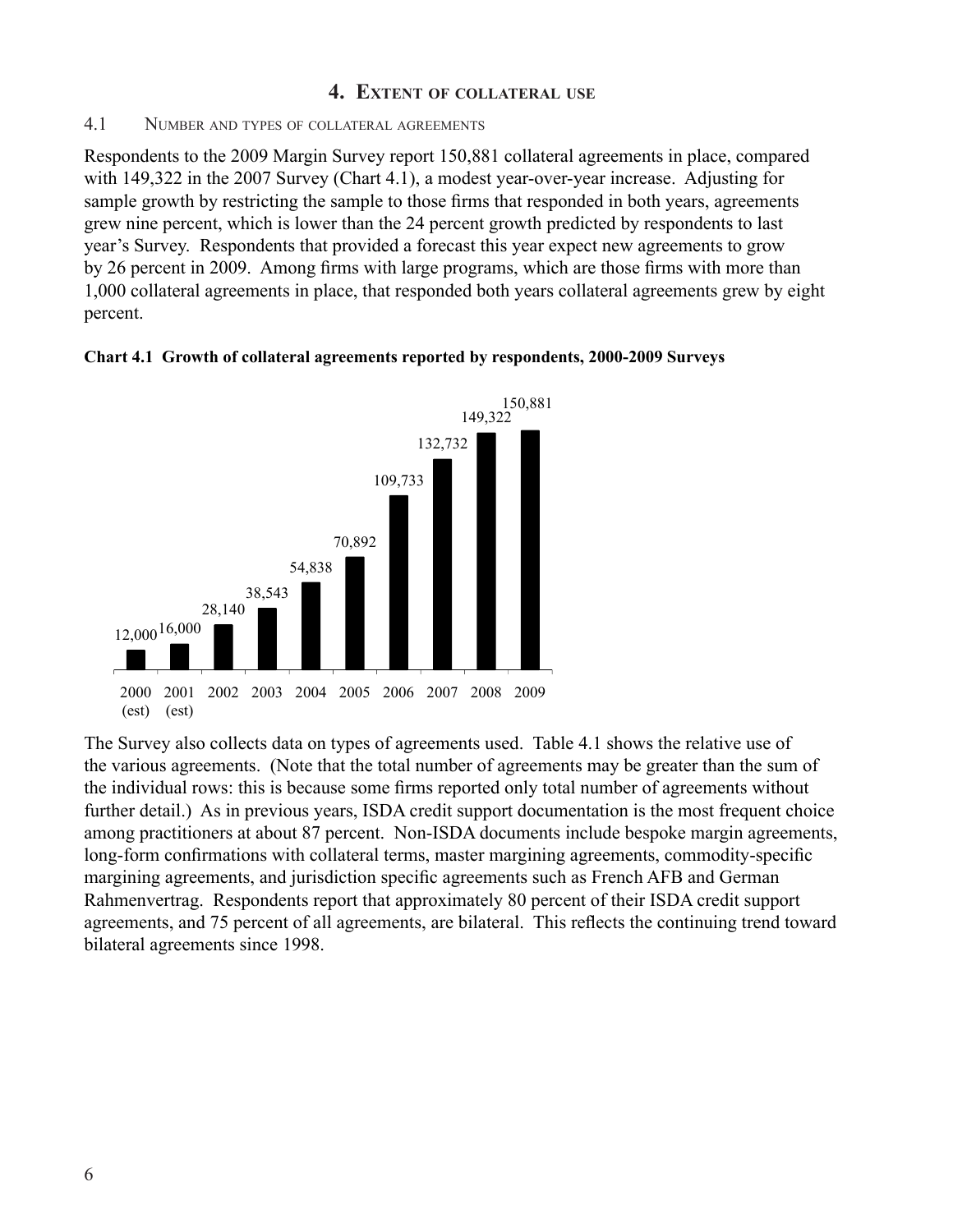|                                                                                         | Unilateral in<br>your favor | <b>Bilateral</b> | Total   | Percent |
|-----------------------------------------------------------------------------------------|-----------------------------|------------------|---------|---------|
| 1994 ISDA Credit Support Annex<br>New York Law (pledge)                                 | 17,137                      | 70,099           | 87,236  | 57.8    |
| 1995 ISDA Credit Support Annex<br>English Law (title transfer)                          | 8,231                       | 33,179           | 41,410  | 27.4    |
| 1995 ISDA Credit Support Deed<br>English Law (charge)<br>1995 ISDA Credit Support Annex | 202                         | 624              | 826     | 0.5     |
| Japanese Law                                                                            | 276                         | 482              | 758     | 0.5     |
| 2001 ISDA Margin Provisions                                                             | 234                         | 100              | 334     | 0.2     |
| Other                                                                                   | 11,157                      | 9,160            | 20,317  | 13.5    |
| <b>Total number</b>                                                                     | 37,237                      | 113,644          | 150,881 | 100.0   |

#### **Table 4.1 Numbers and types of collateral agreement used by respondents, 2009 Survey** *Columns do not necessarily sum to totals*

#### 4.2 Percent of derivatives collateralized

Percent of derivatives collateralized provides evidence of the extent to which market participants use collateral to manage their counterparty exposures. To measure collateral coverage, the Survey requests data about (1) percent of trade volume that is subject to a credit support agreements (CSA), and (2) OTC derivative credit exposure covered by collateral. Percent of trade volume is the number of derivative trades subject to any collateral agreement, divided by the total number of derivative trades, collateralized and uncollateralized. Percent of exposure collateralized is the sum of credit exposure for all counterparties that are collateralized, divided by the sum of the metric for all counterparties, collateralized and uncollateralized.

Table 4.2 compares the results for the full sample since 2003. Overall, OTC derivative coverage has increased to 65 percent of trades in 2009 from 30 percent in 2003; and to 66 percent of credit exposure in 2009 from 29 percent in 2003. By either measure, increases in collateral from last year have been modest.

#### **Table 4.2 Trade volume and exposure collateralized, 2003-2009 Survey** *Percentages, full sample*

|                        | <b>Percent of Trade Volume</b> |      |      |      |      | <b>Percent of Exposure</b> |      |      |      |      |      |      |      |      |
|------------------------|--------------------------------|------|------|------|------|----------------------------|------|------|------|------|------|------|------|------|
|                        | 2009                           | 2008 | 2007 | 2006 | 2005 | 2004                       | 2003 | 2009 | 2008 | 2007 | 2006 | 2005 | 2004 | 2003 |
| <b>OTC</b> Derivatives | 65                             | 63   | 59   | 59   | 56   | 51                         | 30   | 66   | 65   | 59   | 63   | 55   | 52   | 29   |
| Fixed Income           | 63                             | 68   | 62   | 57   | 58   | 58                         | 53   | 71   | 66   | 65   | 57   | 58   | 55   | 48   |
| FX                     | 36                             | 44   | 36   | 37   | 32   | 24                         | 21   | 48   | 55   | 44   | 44   | 43   | 37   | 28   |
| Equity                 | 52                             | 52   | 51   | 46   | 51   | 45                         | 27   | 52   | 56   | 56   | 56   | 61   | 52   | 24   |
| Metals                 | 39                             | 38   | 37   | 37   | 31   | 24                         | 18   | 47   | 41   | 34   | 34   | 44   | 40   | 18   |
| Energy                 | 39                             | 40   | 42   | 48   | 36   | 26                         | 16   | 47   | 39   | 41   | 44   | 37   | 30   | 15   |
| Credit                 |                                | 74   | 66   | 70   | 59   | 45                         | 30   | 66   | 66   | 66   | 62   | 58   | 39   | 25   |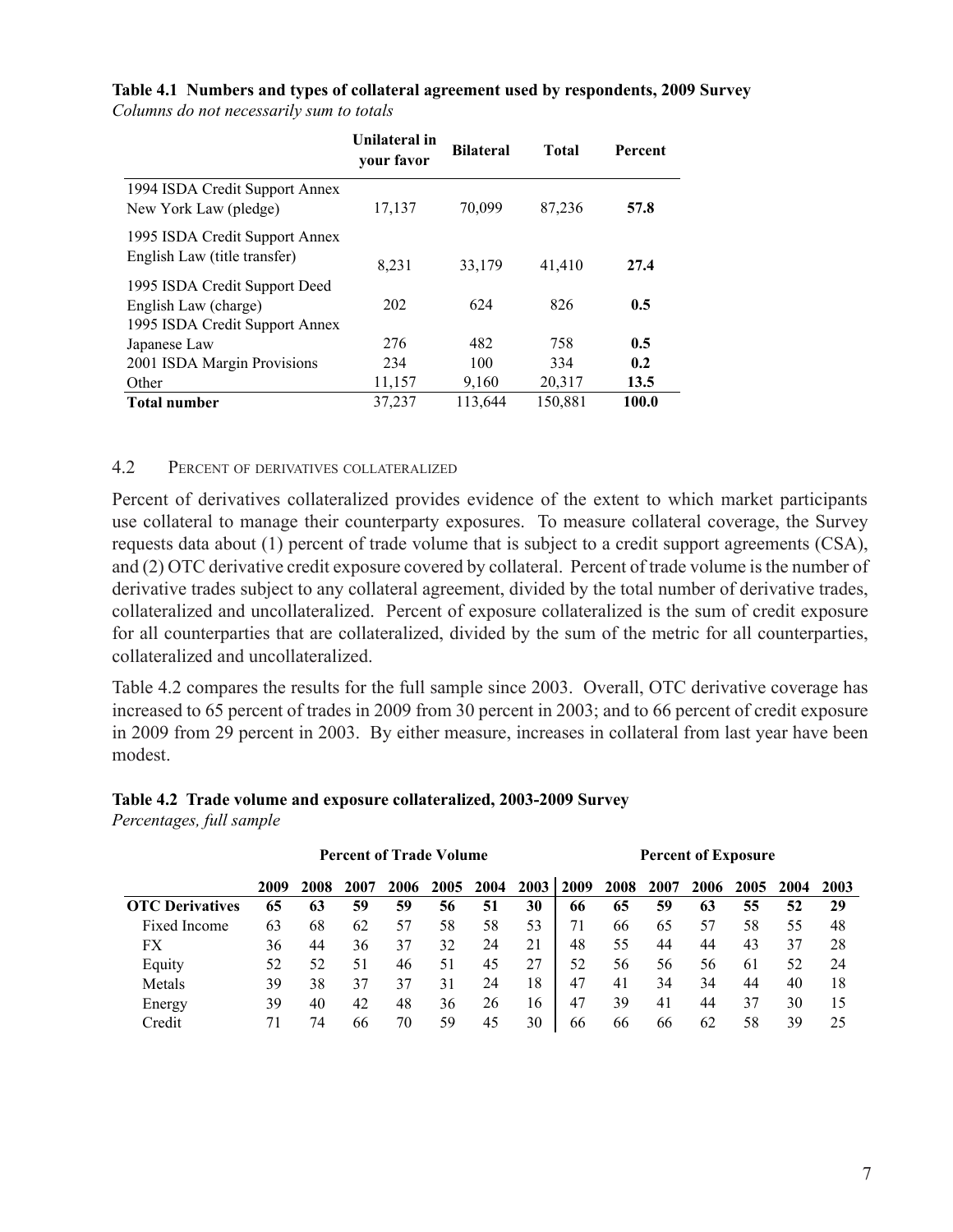Among underlying risks, fixed income derivatives now have the highest collateral coverage, in large part because they represent the largest share of financial institutions' credit exposures and attract correspondingly high coverage.

Collateral coverage as a percent of exposure for credit derivatives has remained flat at 66 percent for the past three years, although the percentage of credit derivatives trade volume subject to collateral agreements fell modestly.

Coverage for FX derivatives fell back to historical averages this year after briefly spiking in 2008. Coverage for FX derivatives has customarily been low because the majority of these instruments are low in duration relative to other derivatives. The spike in coverage observed last year is likely due to the sharp depreciation of the dollar against other currencies. This year coverage for foreign exchange trades and exposures has declined as the dollar reversed the trend of previous years and began to appreciate.

# 4.3 Counterparites of collateralized transactions

Chart 4.2 shows significant variation in counterparty mix across size categories. Most collateral agreements among firms with large programs are with hedge funds and institutional investors (50%), followed by Corporates (15%), Banks (13%), and Other (21%). At the other extreme, small firms, the survey respondents with the least number of collateral agreements outstanding deal mostly with other banks. Approximately half the collateral agreements at "Medium" firms are with other Banks and Corporates. Medium firms also deal with Hedge Funds and Institutional Investors, but to a relatively smaller extent than Large firms.

"Other" counterparties, which includes commodity trading firms, special purpose vehicles, sovereigns, supranationals, private banking clients, and municipalities, represent 21 percent of counterparties at large firms, 10 percent at medium firms, and 1 percent at small firms.

Compared to 2008, large firms have relatively more collateral agreements in place with counterparties in the Institutional Investor and Other categories. Small firms now deal almost exclusively with other Banks—they have relatively fewer collateral agreements outstanding with Hedge Funds, Corporates and Other counterparties. The counterparty mix for Medium companies has remained relatively stable.

## **Chart 4.2**



## **Counterparties of collateralized transactions**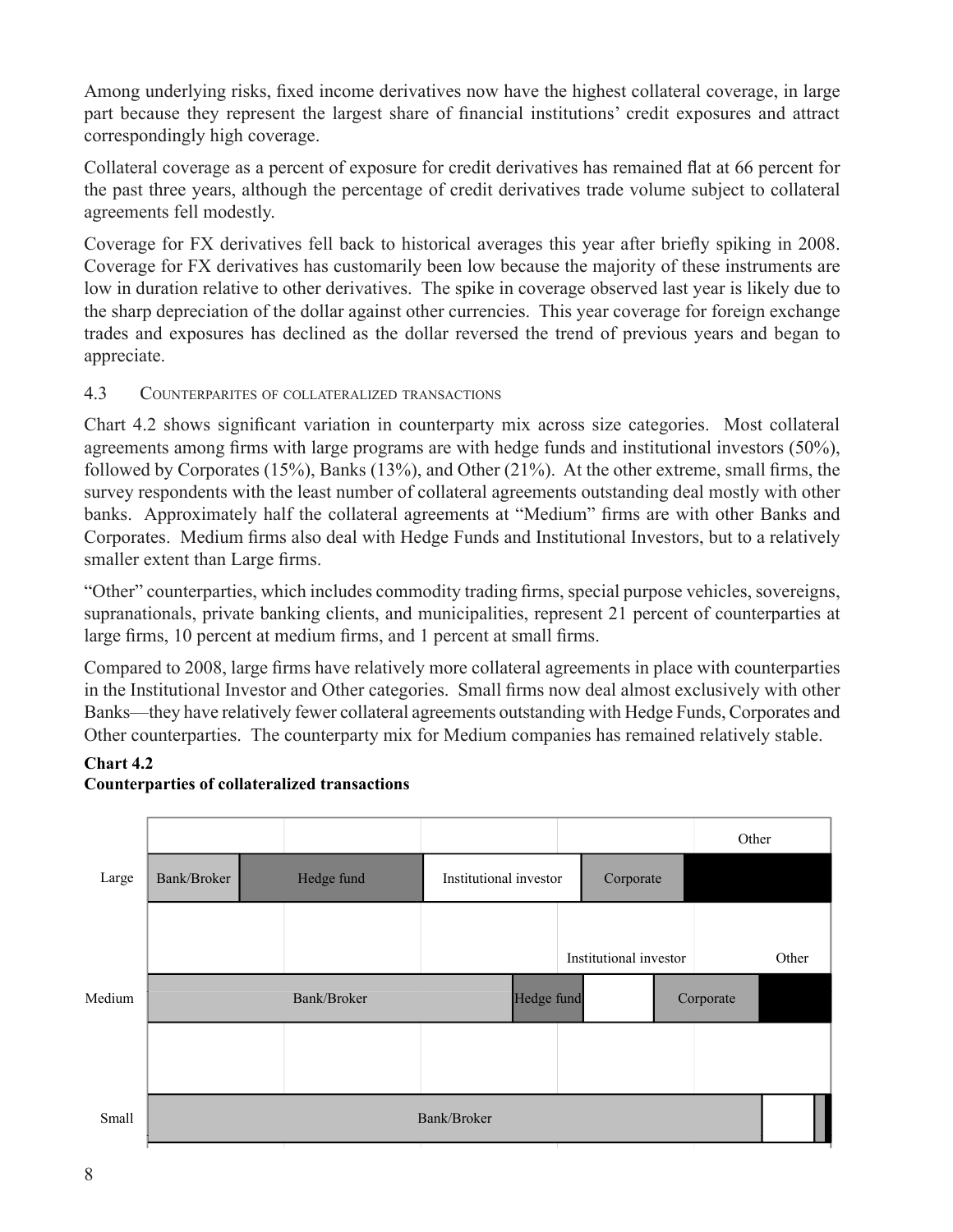As per Chart 4.3, the distribution of collateralized counterparties by country of incorporation is similar to that in previous years. Just under half (46%) of respondent counterparties are located in the United States and Canada, followed by Western Europe (24 percent) and the Caribbean (20 percent).



# **Chart 4.3 Geographical distribution of counterparties**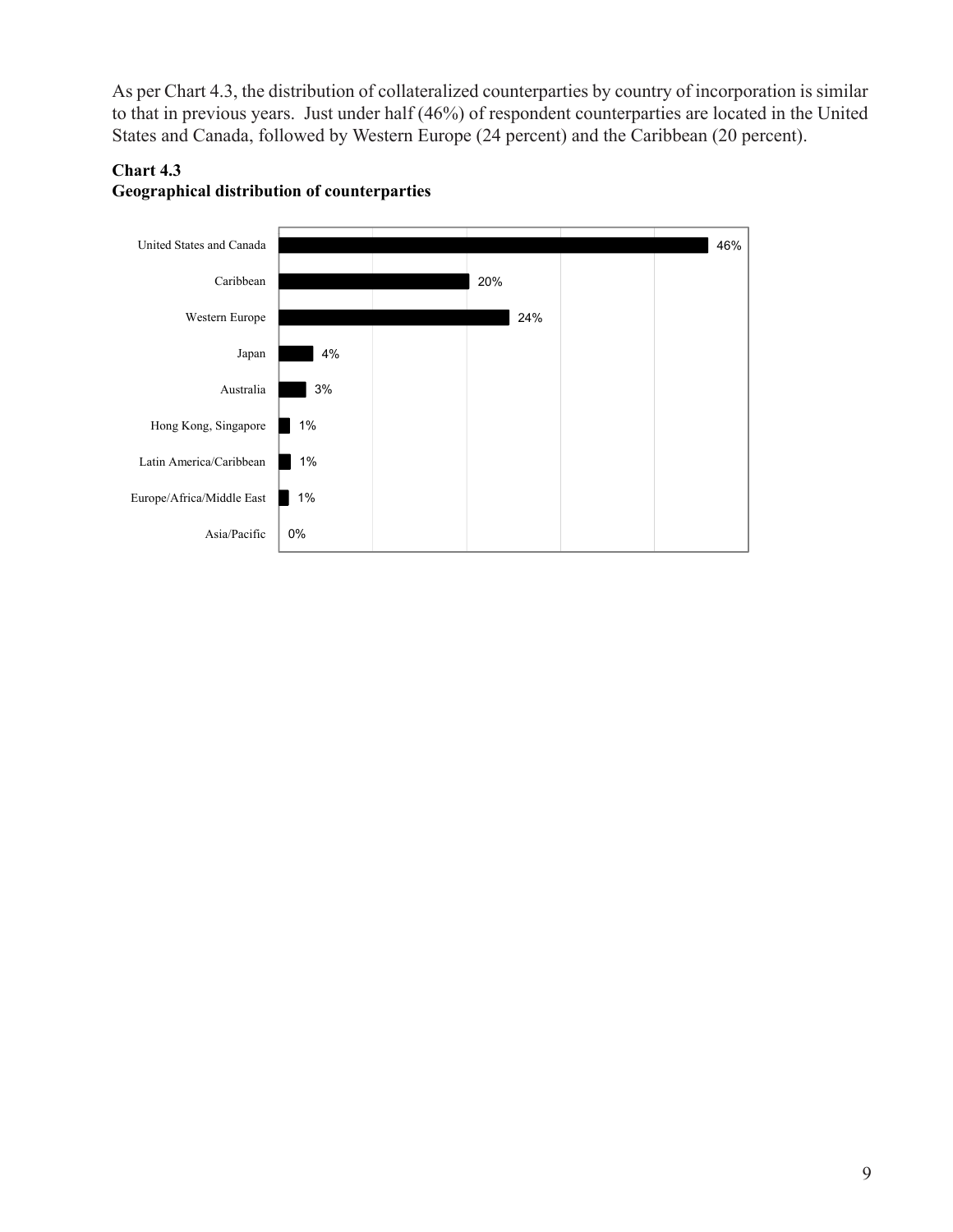#### 4.3 Use of portfolio reconciliation by ISDA Member firms

The 2009 Survey asked firms to provide information on the portfolio reconciliation process. First, the Survey asked firms if they perform portfolio reconciliations; 80 percent of the 67 firm sample answered that they do. Second, the Survey asked firms how often they reconcile. Thirty-one percent of respondents reconcile daily (including following disputes); six reconcile weekly (9%); 4 reconcile on a monthly basis (6%); and 14 perform portfolio reconciliation only as needed (20%), generally following a dispute. Of the remaining three, frequency of portfolio reconciliation varies from quarterly to semi-annually, and even yearly, with a number of firms performing ad-hoc reconciliations as needed (4%).

Finally, the Survey asked firms to identify the department responsible for carrying out the portfolio reconciliation process. Firms responded as follows: the collateral function is responsible for portfolio reconciliations in 54 percent of firms, the operations function in 26 percent, and a dedicated portfolio reconciliation group in 22 percent; the dedicated group often sits with the collateral function. Finally, 14 percent of reconciliations are handled by a variety of functions including treasury, credit risk management, middle office, and confirmations, as well as externally by third party vendors.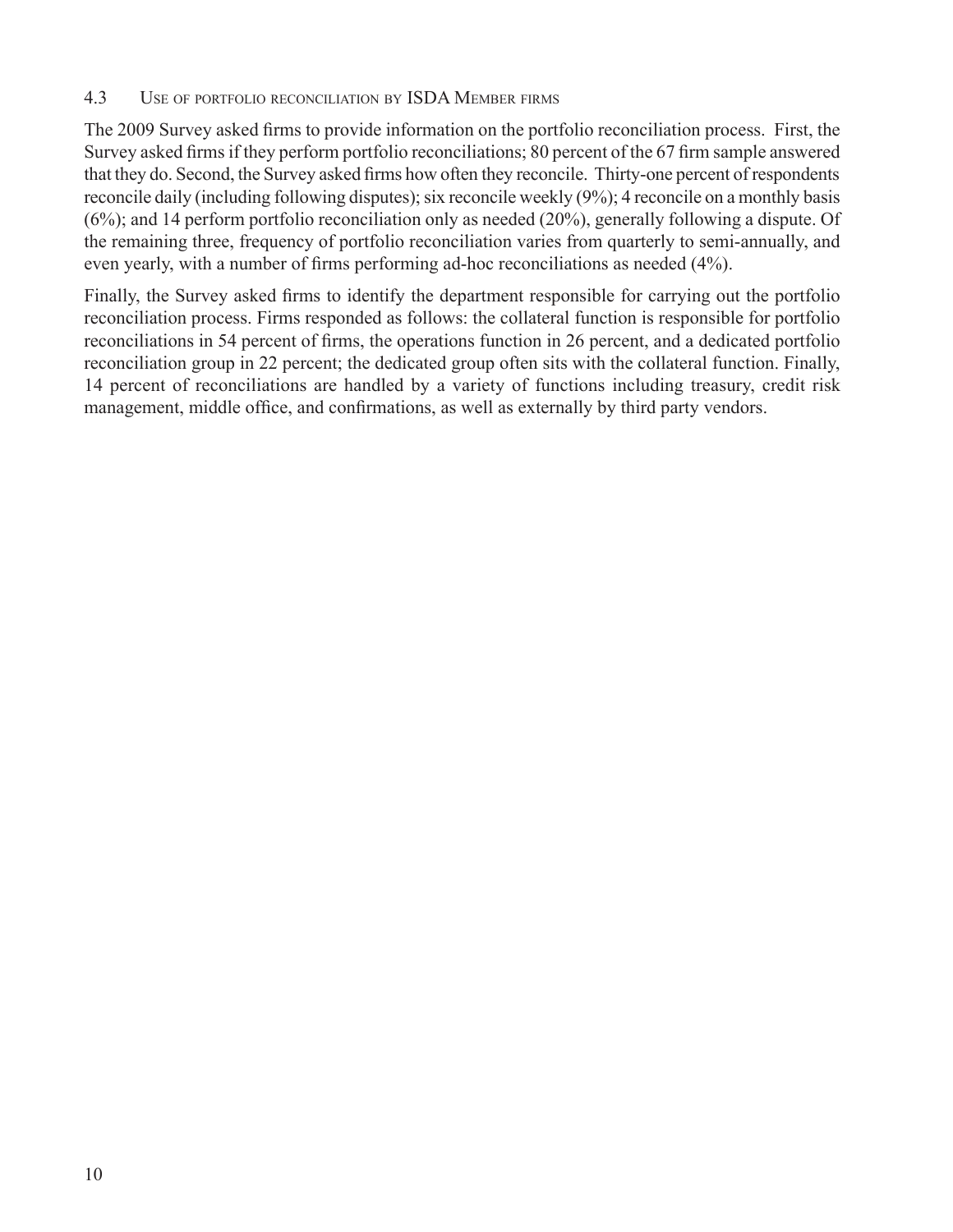#### **Appendix 1: Firms responding to the 2008 ISDA Margin Survey**

ABN Amro KBC Bank Aozora Bank Landesbank Baden-Württemberg ATB Financial Landesbank Berlin AG AXA Bank Belgium LloydsTSB Banca Monte dei Paschi di Siena SpA Macquarie Bank Banco Bilbao Vizcaya Argentaria (BBVA) Merrill Lynch Banco BPI MetLife Bank of America Mitsubishi UFJ Trust Bank of Montreal Capital Markets Mizuho Capital Markets Bank of New York Mellon Mizuho Corporate Bank Bank of Tokyo-Mitsubishi UFJ Morgan Stanley Barclays Capital National Australia Bank BayernLB Nikko Cordial Securities BNP Paribas Norddeutsche Landesbank Girozentrale Caja de Ahorros y Monte de Piedad de Madrid Nordea Bank Calyon Pacific Life Insurance Company Chuo Mitsui Trust and Banking Prudential Global Funding CIBC World Markets Raiffeisen Zentralbank Österreich AG Citigroup Royal Bank of Scotland Confederacion Espanola de Casas de Ahorros Shinkin Central Bank Credit Suisse Shinko Securities Deutsche Bank Société Générale DnB NOR Bank ASA St. George Bank Dresdner Bank Standard Chartered Bank DZ Bank State Board of Administration of Florida EFG EUROBANK ERGASIAS S.A. Stichting Pensioenfonds ABP Eksportfinans ASA Sumitomo Trust and Banking Company Emporiki Bank SvenskaHandelsbanken Freddie Mac UBS Goldman Sachs United Overseas Bank Government Debt Management Agency, Hungary Wachovia Bank Halyk Savings Bank of Kazakhstan Westpac Banking Corporation HSBC Zürcher Kantonalbank JP Morgan Chase